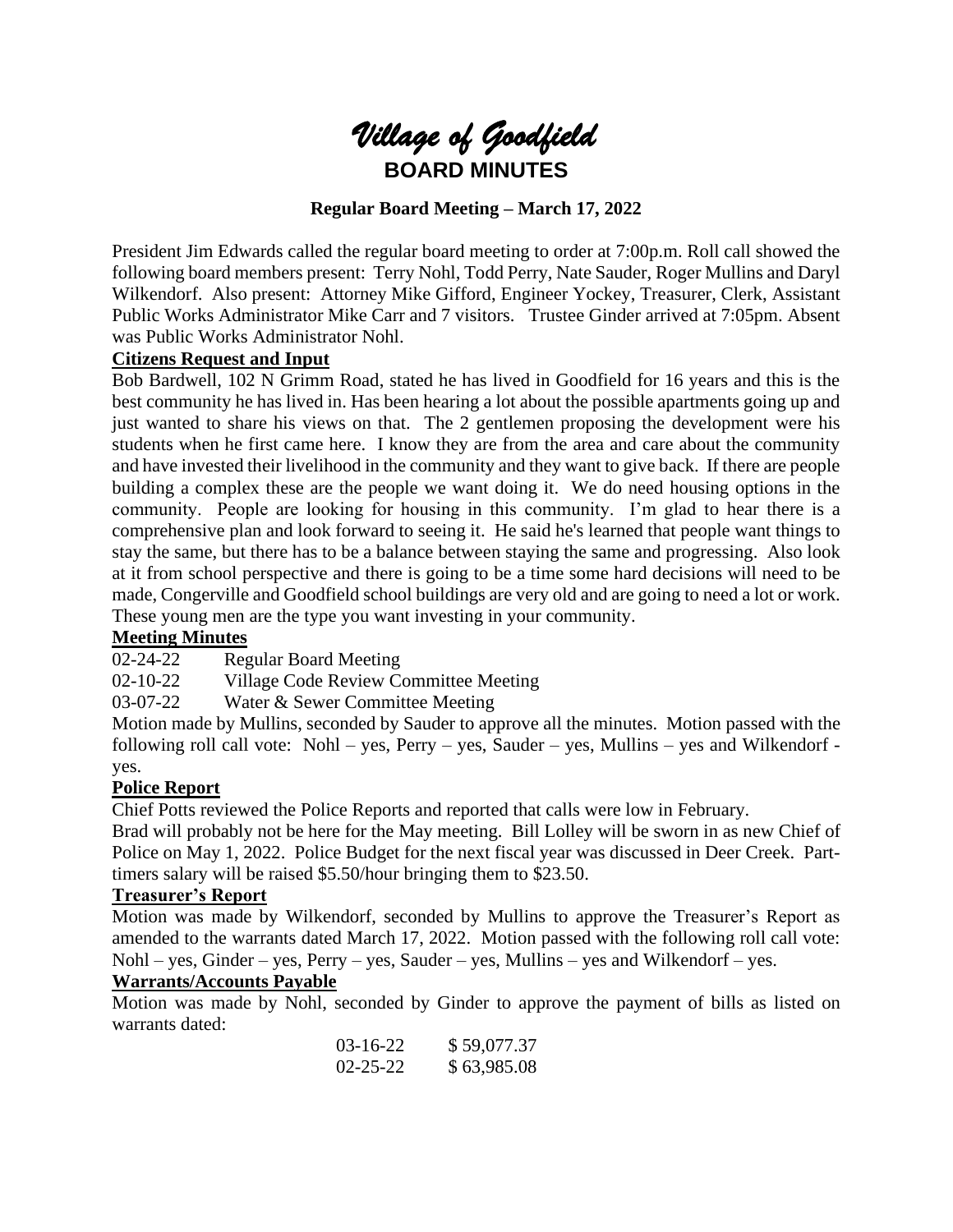Motion passed with the following roll call vote: Nohl – yes, Ginder – yes, Perry – yes, Sauder – yes, Mullins – yes and Wilkendorf – yes.

# **Transfers**

Motion was made by Sauder, seconded by Mullins to approve the following transfers:

- \$40,308.53 from O&M Checking to General Fund Checking
- \$ 40,000.00 from General Fund Money Market to General Fund Checking
- \$ 4,000.00 from General Fund Money Market to Building Fund Money Market
- \$ 0.00 from O&M Checking to O&M Money Market
- \$ 7,500.00 from O&M Checking to Pledged Revenue (Bond Pmt)
- \$55,638.45 from TIF Fund to General Fund Checking
- \$ 0.00 from Bond Repayment Fund to General Fund Checking

Motion passed with the following roll call vote: Nohl – yes, Ginder yes, Perry – yes, Sauder – yes, Mullins – yes and Wilkendorf – yes.

# **Payment of outstanding invoices upon request of Village Engineer**

There were no outstanding invoices.

# **PUBLIC WORKS ADMINISTRATOR/VILLAGE ENGINEER REPORT**

Last month PWA Nohl reported that the Village received a violation from IEPA. PWA Nohl sent a response letter but EPA was not satisfied with the Village's response. PWA will send information for Engineer Yockey to review. PWA Nohl and Engineer Yockey will then have a meeting with the EPA.

There have been some issues with filters at the water plant. They are going to shock with chlorine.

Engineer Yockey reviewed a new building site for Martin Brothers mainly for drainage, there were no drainage issues. Duane has not met with Andrew Hoerr yet in regards to the trunk sewer.

There are more issues with the trunk sewer than the sewer. The stream changed routes and one of the manholes is in the middle of the stream now. We need to modify the stream and get it back to its normal course and put in some protective devices to keep it that way as long as we have an access to that area to maintain it so it doesn't get this way again. It's amazing what 40+ years of erosion can do.

# **WATER TREATMENT PLANT/DISTRIBUTION SYSTEM** Nothing discussed. **SEWER TREATMENT PLANT/COLLECTION SYSTEM** Nothing discussed. **SANITARY SEWER COLLECTION SYSTEM ISSUES** Nothing discussed.

# **ATTORNEY REPORT**

Attorney Gifford has had contact with the attorney representing the school district for the TIF issue. They will be meeting Monday afternoon.

Attorney Gifford's assistant has been calling to Dr. Merheb's office once or twice a day for the past few weeks. So far there has been no response.

# **VILLAGE PRESIDENT'S REPORT**

President Edwards said Public Hearing for Legacy Apartments may be the beginning of June. Regular Board Meeting 3-17-22 Page 3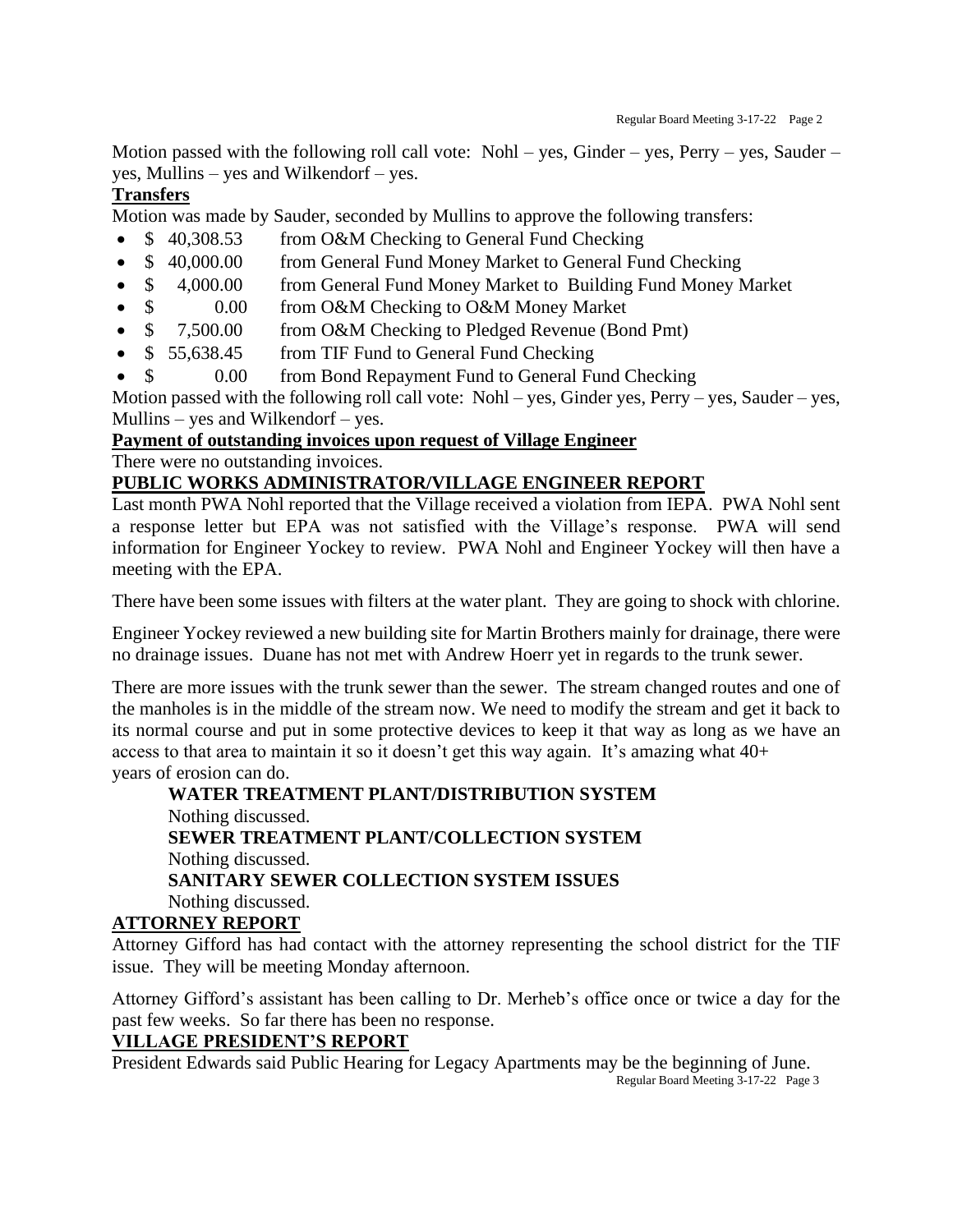# **OLD BUSINESS**

# **Ingress/Egress Easement for Sanitary Sewer Trunk Main**

PWA Nohl came up with a different idea for access to trunk sewer project. Josh and James walked the trunk sewer. Engineer believes we have an easement by prescription because we have been using the sewer since it was built. Water & Sewer committee had a meeting with Andrew Hoerr. Part of the sewer is also on Railroad right of way.

### **Raymond & Cleveland Street Right of Way**

Nothing discussed.

# **Sewer Main Easement – Dr. Merheb & Barn III**

Discussed with Ingress/Egress Easement for Sanitary Sewer Trunk Main.

#### **Salt/Cinder Storage Building**

Started putting the building up today.

# **Police Role in Ordinance Violation**

Nothing discussed. This will be taken off agenda.

# **Rte 117 Water Main Extension**

Hooked into existing main. Passed pressure test. Still need bacT test.

#### **Consideration of Right of Way and Dedicated Easement Plat of Martin Drive** Still working on easements.

# **Discussion on proposed revisions to Chapter 8, 10, 11 & 12**

Trustee Mullins said code revisions should be done by the entire Board, not a committee.

Trustee Wilkendorf said before we change the code we should complete the Comprehensive Plan so it could guide the Board. Motion was made by Wilkendorf that we postpose modification of any Village ordinances pertaining to land use until the Comprehensive Plan is adopted. There was no second. Motion was withdrawn.

Mullins said PWA has made suggestions of fees – that does not have to wait for Comprehensive Plan. Special Use, if granted can have costs included. Wilkendorf said he is struggling He is opposed to the Board making ordinance changes that may not line up with constituency that we represent. He said we do not know what the population wants. Daryl said it seems not transparent – to make changes to the code to allow 2 to 3 story, density and height public input is needed. Mike Gifford stated changes to fees can be made separate from other changes.

President Edwards said that project is going before the Board of Appeals with a Public Hearing and it should go forward according to code.

Trustee Ginder said we have a process in place and we need to follow that process. He agrees with the Comprehensive Plan but not in favor of waiting for Comprehensive Plan to change code. The public has a place to voice their concerns and that is at the Public Hearing.

#### **Comprehensive Plan**

Steve Haring & Tara Walters with MSA presented a scope of work for a Comprehensive Plan for the Village of Goodfield. They said there could possibly be some American Rescue – RISE Grants available. A Trustee asked when the Comprehensive Plan is complete how does it help the Village? A Comprehensive Plan / Land Use is building a foundation for growth. It is not legally binding, but is used for land use. When updating code it can also be useful